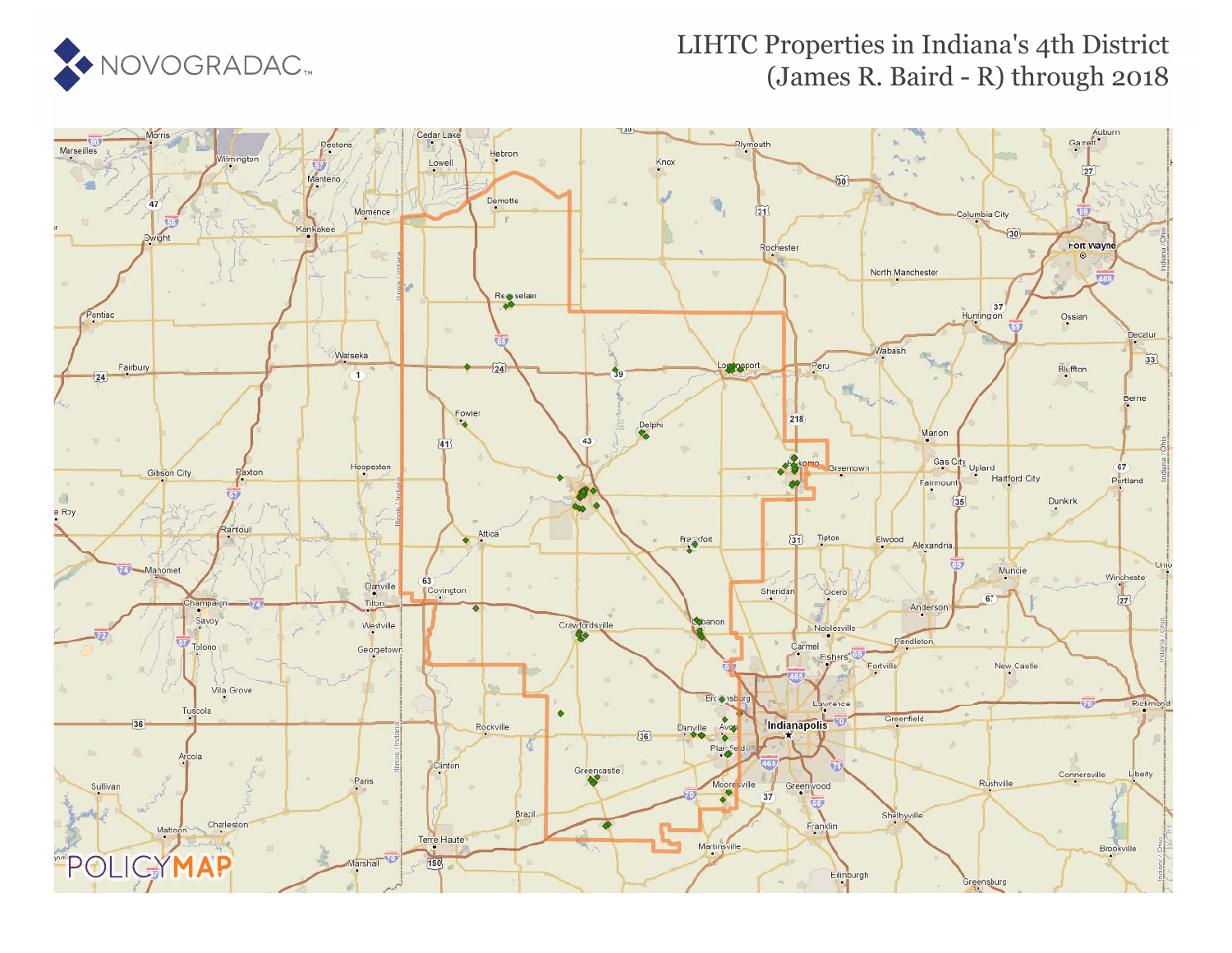| <b>Project Name</b>                          | <b>Address</b>                                                                                         | <b>City</b>       | <b>State</b>                    | <b>Zip Code</b> | Nonprofit<br><b>Sponsor</b> | <b>Allocation</b><br><b>Year</b> | <b>Annual</b><br><b>Allocated</b><br><b>Amount</b> | <b>Year Placed<br/>in Service</b> | <b>Construction Type</b> | <b>Total</b><br><b>Units</b> | Low<br><b>Income</b><br><b>Units</b> | <b>Rent or</b><br><b>Income</b><br><b>Ceiling</b> | <b>Credit</b><br>Percentage Bond      | Tax-<br><b>Exempt</b>  | <b>HUD Multi-</b><br>Family<br><b>Financing/Rental</b><br><b>Assistance</b> |
|----------------------------------------------|--------------------------------------------------------------------------------------------------------|-------------------|---------------------------------|-----------------|-----------------------------|----------------------------------|----------------------------------------------------|-----------------------------------|--------------------------|------------------------------|--------------------------------------|---------------------------------------------------|---------------------------------------|------------------------|-----------------------------------------------------------------------------|
| <b>DANBURY POINTE</b>                        | 3389 E MAIN ST DANVILLE                                                                                |                   | IN                              | 46122           |                             | 2005                             | \$0                                                | Insufficient<br>Data              | Not Indicated            | 24                           | $\bf{0}$                             |                                                   | Not<br>Indicated                      |                        |                                                                             |
| MCKINLEY SCHOOL<br><b>APTS</b>               | 1501<br>MEADLAWN<br>AVE                                                                                | LOGANSPORT        | IN                              | 46947           |                             | 2013                             | $\$0$                                              | Insufficient<br>Data              | Not Indicated            | 38                           | $\bf{0}$                             |                                                   | Not<br>Indicated                      |                        |                                                                             |
| 1114 N 8TH ST                                | 1114 N EIGHTH LAFAYETTE<br><b>ST</b>                                                                   |                   | $\ensuremath{\text{IN}}\xspace$ | 47904           |                             | 1990                             | $\$0$                                              | Insufficient<br>Data              | Not Indicated            | $\mathbf{1}$                 | $\bf{0}$                             |                                                   | Not<br>Indicated                      | $\mathbf {No}$         |                                                                             |
| 1118 N 8TH ST                                | 1118 N EIGHTH LAFAYETTE $$\tt LAFAYETTE$$                                                              |                   | $\mathbf{IN}$                   | 47904           |                             | 1991                             | $\$0$                                              | Insufficient<br>Data              | Not Indicated            | 1                            | $\bf{0}$                             |                                                   | Not<br>Indicated                      | $\mathbf{N}\mathbf{o}$ |                                                                             |
| <b>SERENITY TERRACE</b>                      | 981 E B MAR DR RENSSELAER                                                                              |                   | IN                              | 47978           |                             | 2011                             | $\$0$                                              | Insufficient<br>Data              | Not Indicated            | 52                           | $\bf{0}$                             |                                                   | Not<br>Indicated                      |                        |                                                                             |
| <b>WASHINGTON STREET</b><br>SENIOR RESIDENCE | 400 N<br>WASHINGTON KOKOMO<br><b>ST</b>                                                                |                   | IN                              | 46901           |                             | 2012                             | \$0                                                | Insufficient<br>Data              | Not Indicated            | 53                           | $\bf{0}$                             |                                                   | Not<br>Indicated                      |                        |                                                                             |
| 1200 HARTFORD ST                             | $\begin{tabular}{c} 1200 \\ HARTFORD ST \end{tabular} \begin{tabular}{l} \bf{LAFAYETTE} \end{tabular}$ |                   | IN                              | 47904           |                             | 1988                             | $\$0$                                              | Insufficient<br>Data              | Not Indicated            | $\mathbf{2}$                 | $\bf{0}$                             |                                                   | Not<br>Indicated                      | $\mathbf {No}$         |                                                                             |
| 1206 E BROADWAY                              | 1206 E<br><b>BROADWAY</b>                                                                              | <b>LOGANSPORT</b> | IN                              | 46947           |                             | 1988                             | $\$0$                                              | Insufficient<br>Data              | Not Indicated            | $\overline{4}$               | $\bf{0}$                             |                                                   | Not<br>Indicated                      | No                     |                                                                             |
| 635-39 OREGON                                | 635 OREGON ST LAFAYETTE                                                                                |                   | IN                              | 47901           |                             | 1988                             | \$0                                                | Insufficient<br>Data              | Not Indicated            | $5\overline{)}$              | $\bf{0}$                             |                                                   | Not<br>Indicated                      | No                     |                                                                             |
| 718 BROWN ST                                 | 718 BROWN ST LAFAYETTE                                                                                 |                   | IN                              | 47901           |                             | 1988                             | \$0                                                | Insufficient<br>Data              | Not Indicated            | $\mathbf{2}$                 | $\bf{0}$                             |                                                   | Not<br>Indicated                      | No                     |                                                                             |
| 720 N 6TH ST                                 | 720 N SIXTH ST LOGANSPORT                                                                              |                   | IN                              | 46947           |                             | 1988                             | $\$0$                                              | Insufficient<br>Data              | Not Indicated            | $\mathbf{2}$                 | $\bf{0}$                             |                                                   | Not<br>Indicated                      | No                     |                                                                             |
| <b>HILLTOP</b>                               | 1420 MAIN ST LAFAYETTE                                                                                 |                   | $\mathbf{IN}$                   | 47901           |                             | 1990                             | $\$0$                                              | Insufficient<br>Data              | Not Indicated            | 22                           | $\mathbf 0$                          |                                                   | Not<br>Indicated                      | $\mathbf{N}\mathbf{o}$ |                                                                             |
| <b>CARNEY GIBSON</b><br><b>PROPERTIES</b>    | 1314 MORTON<br>$\operatorname{ST}$                                                                     | <b>LAFAYETTE</b>  | $\ensuremath{\text{IN}}$        | 47904           |                             | 1987                             | $\$0$                                              | 1987                              | Not Indicated            | $\mathbf{2}$                 | $\mathbf{2}$                         |                                                   | $\operatorname{\bf Not}$<br>Indicated | $\mathbf {No}$         |                                                                             |

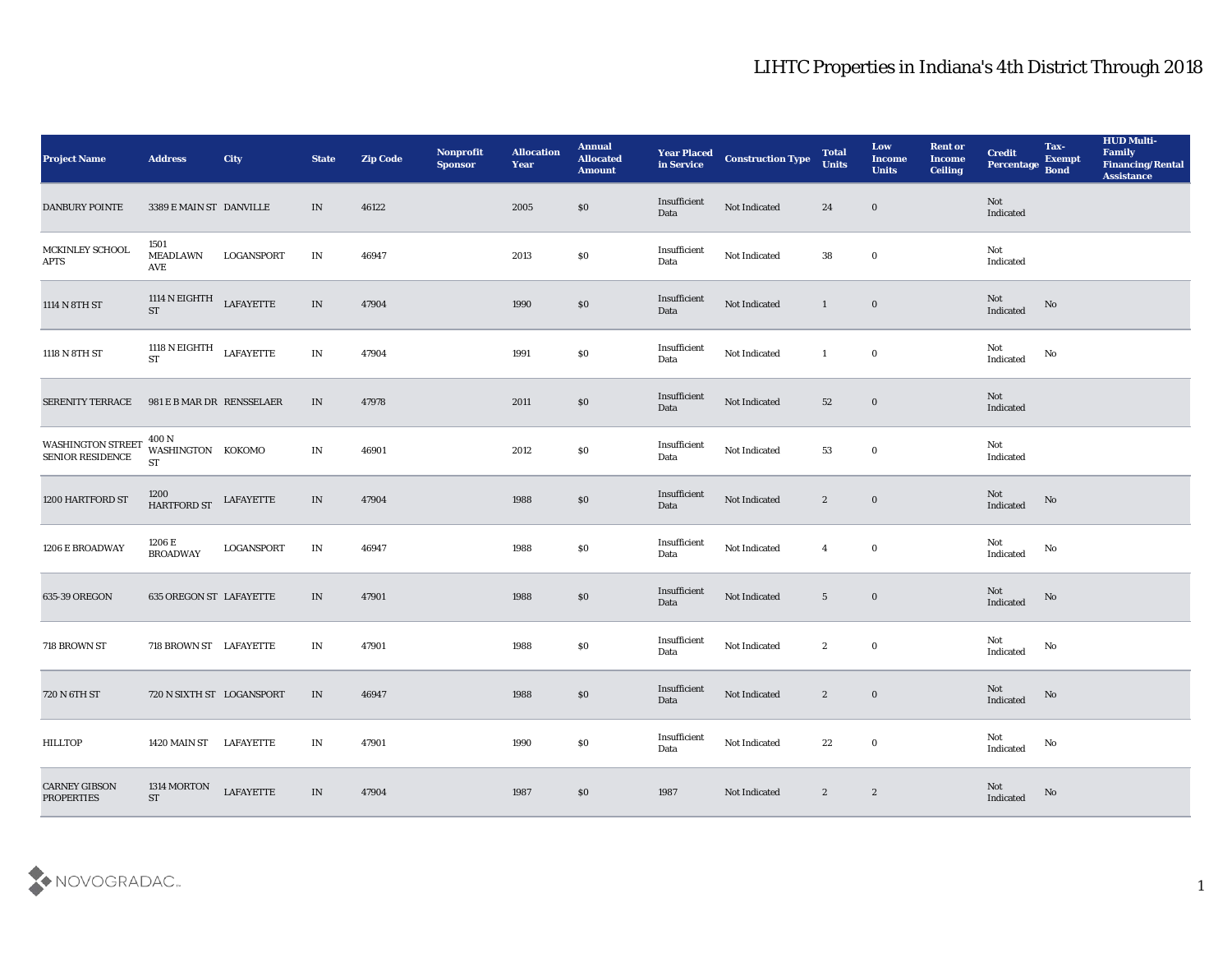| <b>Project Name</b>                       | <b>Address</b>                                           | City                     | <b>State</b>                    | <b>Zip Code</b> | Nonprofit<br><b>Sponsor</b> | <b>Allocation</b><br><b>Year</b> | <b>Annual</b><br><b>Allocated</b><br><b>Amount</b> | <b>Year Placed<br/>in Service</b> | <b>Construction Type</b> | <b>Total</b><br><b>Units</b> | Low<br><b>Income</b><br><b>Units</b> | <b>Rent or</b><br><b>Income</b><br><b>Ceiling</b> | <b>Credit</b><br>Percentage Bond                  | Tax-<br><b>Exempt</b> | <b>HUD Multi-</b><br>Family<br><b>Financing/Rental</b><br><b>Assistance</b> |
|-------------------------------------------|----------------------------------------------------------|--------------------------|---------------------------------|-----------------|-----------------------------|----------------------------------|----------------------------------------------------|-----------------------------------|--------------------------|------------------------------|--------------------------------------|---------------------------------------------------|---------------------------------------------------|-----------------------|-----------------------------------------------------------------------------|
| LAFAYETTE<br>NEIGHBORHOOD<br>HOUSING      | 1003 N EIGHTH LAFAYETTE<br><b>ST</b>                     |                          | $\ensuremath{\text{IN}}$        | 47904           |                             | 1988                             | \$0                                                | 1988                              | Not Indicated            | 1                            | $\mathbf{1}$                         | 60% AMGI                                          | Not<br>$\label{lem:indicated} \textbf{Indicated}$ | No                    |                                                                             |
| 1321 MORTON ST                            | 1321 MORTON<br><b>ST</b>                                 | <b>LAFAYETTE</b>         | $\ensuremath{\text{IN}}$        | 47904           |                             | 1988                             | \$0                                                | 1988                              | Not Indicated            | $\mathbf{2}$                 | $\mathbf{2}$                         |                                                   | Not<br>Indicated                                  | No                    |                                                                             |
| 1715 MEHARRY ST                           | 1715 MEHARRY<br><b>ST</b>                                | <b>LAFAYETTE</b>         | $\ensuremath{\text{IN}}\xspace$ | 47904           |                             | 1988                             | \$0                                                | 1988                              | Not Indicated            | $\mathbf{1}$                 | $\mathbf{1}$                         | 60% AMGI                                          | Not<br>Indicated                                  | No                    |                                                                             |
| <b>MARTIN HOUSE</b><br><b>MANOR</b>       | 1014 N<br><b>SEVENTH ST</b>                              | LAFAYETTE                | $\;$ IN                         | 47904           |                             | 1988                             | \$0                                                | 1988                              | Not Indicated            | $\mathbf{2}$                 | $\boldsymbol{2}$                     |                                                   | Not<br>Indicated                                  | No                    |                                                                             |
| 1106 NORTH ST                             | 1106 N ST                                                | <b>LAFAYETTE</b>         | IN                              | 47904           |                             | 1990                             | \$0                                                | 1989                              | Not Indicated            | $\overline{4}$               | $\bf{0}$                             |                                                   | Not<br>Indicated                                  | No                    |                                                                             |
| 118 S 6TH ST                              | 118 S SIXTH ST LAFAYETTE                                 |                          | IN                              | 47901           |                             | 1989                             | \$0                                                | 1989                              | Not Indicated            | $\mathbf{2}$                 | $\mathbf{2}$                         |                                                   | Not<br>$\label{lem:indicated} \textbf{Indicated}$ | No                    |                                                                             |
| 2220 PERRINE ST                           | 2220 PERRINE<br>$\operatorname{ST}$                      | <b>LAFAYETTE</b>         | IN                              | 47904           |                             | 1989                             | \$0                                                | 1989                              | Not Indicated            | $\mathbf{1}$                 | $\overline{1}$                       |                                                   | Not<br>Indicated                                  | No                    |                                                                             |
| ROUND BARN MANOR                          |                                                          | HORSESHOE DR GREENCASTLE | IN                              | 46135           |                             | 1990                             | \$0                                                | 1989                              | Not Indicated            | 112                          | 49                                   | $60\%$ AMGI                                       | Not<br>Indicated                                  | Yes                   |                                                                             |
| 1125 N 7TH ST                             | 1125 N SEVENTH $_{\rm LAFAYETTE}$<br>$\operatorname{ST}$ |                          | $\ensuremath{\text{IN}}$        | 47904           |                             | 1989                             | $\$0$                                              | 1989                              | Not Indicated            | 1                            | $\bf{0}$                             |                                                   | Not<br>Indicated                                  | $\rm No$              |                                                                             |
| 120-22 S 3RD ST                           | 120 S THIRD ST LAFAYETTE                                 |                          | IN                              | 47901           |                             | 1989                             | \$0                                                | 1989                              | Not Indicated            | $5\overline{)}$              | $\bf{0}$                             |                                                   | Not<br>Indicated                                  | No                    |                                                                             |
| 674 PERRIN AVE                            | 674 PERRIN AVE LAFAYETTE                                 |                          | IN                              | 47904           |                             | 1990                             | \$0                                                | 1990                              | Not Indicated            | $\boldsymbol{2}$             | $\bf{0}$                             |                                                   | Not<br>$\operatorname{Indicated}$                 | No                    |                                                                             |
| NORTH ST                                  | 905 N ST                                                 | LAFAYETTE                | $\;$ IN                         | 47904           |                             | 1990                             | $\$0$                                              | 1990                              | Not Indicated            | $\boldsymbol{2}$             | $\bf{0}$                             |                                                   | Not<br>Indicated                                  | $\rm No$              |                                                                             |
| <b>CARNEY GIBSON</b><br><b>PROPERTIES</b> | 1422 HOWELL<br>${\cal S}{\cal T}$                        | <b>LAFAYETTE</b>         | IN                              | 47904           |                             | 1990                             | $\$0$                                              | 1990                              | Not Indicated            | $\boldsymbol{2}$             | $\bf{0}$                             |                                                   | Not<br>$\operatorname{Indicated}$                 | No                    |                                                                             |

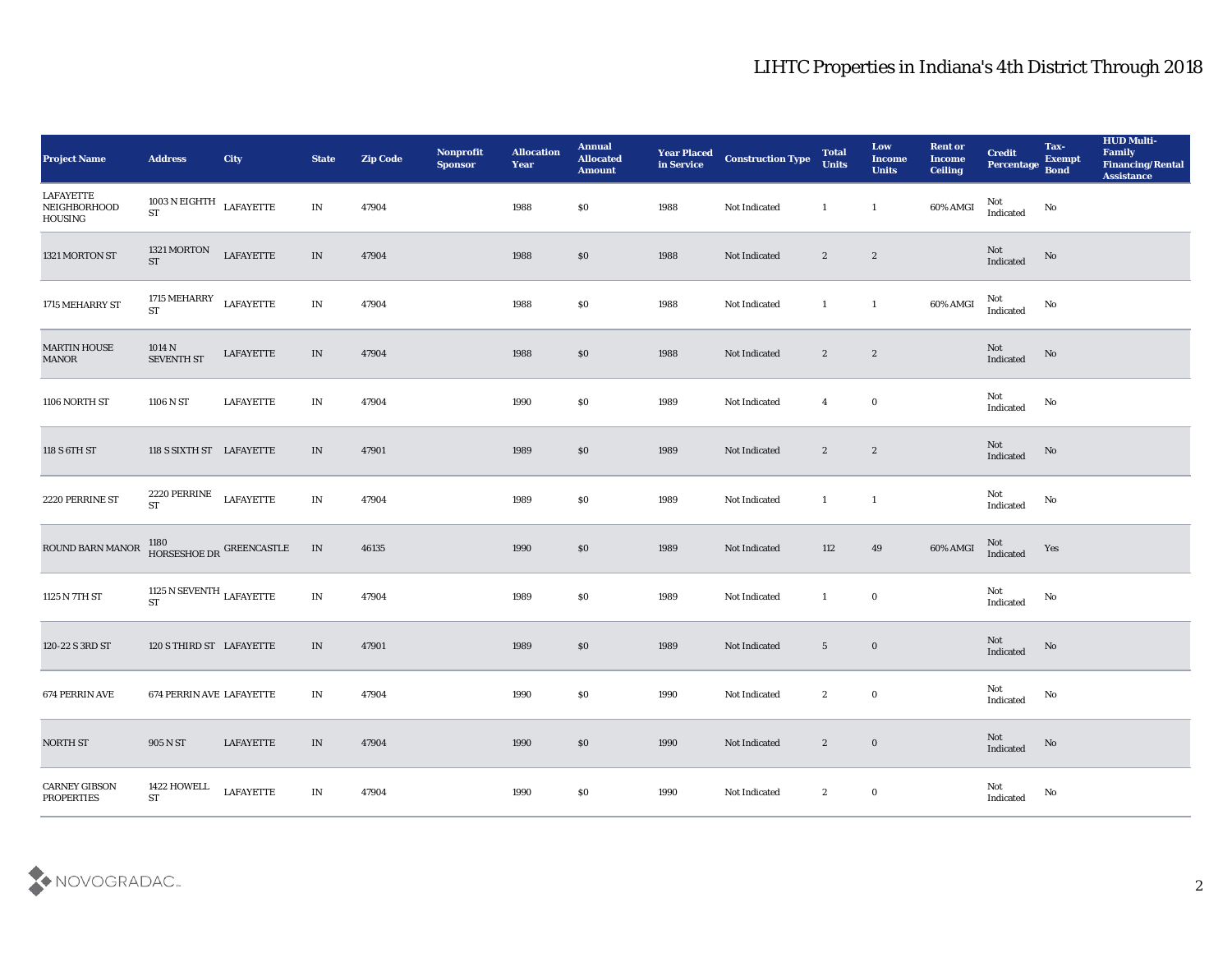| <b>Project Name</b>                                                                                                 | <b>Address</b>                                                      | City                  | <b>State</b>             | <b>Zip Code</b> | Nonprofit<br><b>Sponsor</b> | <b>Allocation</b><br><b>Year</b> | <b>Annual</b><br><b>Allocated</b><br><b>Amount</b> | <b>Year Placed</b><br>in Service | <b>Construction Type</b> | <b>Total</b><br><b>Units</b> | Low<br><b>Income</b><br><b>Units</b> | <b>Rent or</b><br><b>Income</b><br><b>Ceiling</b> | <b>Credit</b><br>Percentage Bond  | Tax-<br><b>Exempt</b> | <b>HUD Multi-</b><br>Family<br><b>Financing/Rental</b><br><b>Assistance</b> |
|---------------------------------------------------------------------------------------------------------------------|---------------------------------------------------------------------|-----------------------|--------------------------|-----------------|-----------------------------|----------------------------------|----------------------------------------------------|----------------------------------|--------------------------|------------------------------|--------------------------------------|---------------------------------------------------|-----------------------------------|-----------------------|-----------------------------------------------------------------------------|
| SHADY KNOLL APTS I 200 KNOLL CIR CRAWFORDSVILLE IN                                                                  |                                                                     |                       |                          | 47933           |                             | 1990                             | \$0                                                | 1990                             | Not Indicated            | 112                          | 48                                   | 60% AMGI                                          | Not<br>Indicated                  | Yes                   |                                                                             |
| 205-207 SOUTH 6TH<br><b>STREET</b>                                                                                  | 205 S SIXTH ST LAFAYETTE                                            |                       | IN                       | 47901           |                             | 1991                             | \$0                                                | 1991                             | Not Indicated            | $\boldsymbol{2}$             | $\boldsymbol{2}$                     | 60% AMGI                                          | Not<br>Indicated                  | No                    |                                                                             |
| 245 CHESTNUT ST                                                                                                     | $245$ CHESTNUT $\rm~LAFAYETTE$<br><b>ST</b>                         |                       | IN                       | 47905           |                             | 1991                             | \$0                                                | 1991                             | Not Indicated            | $\mathbf{1}$                 | $\bf{0}$                             |                                                   | Not<br>Indicated                  | No                    |                                                                             |
| <b>CLOVER PARK APTS</b>                                                                                             | $2543\,\mathrm{E}\,\mathrm{CNTY}\,\mathrm{RD}$ CLOVERDALE<br>1000 S |                       | IN                       | 46120           |                             | 1990                             | \$0                                                | 1991                             | Not Indicated            | 24                           | 24                                   |                                                   | Not<br>$\operatorname{Indicated}$ | No                    |                                                                             |
| COUNTRY PLACE APTS<br><b>GREENCASTLE</b>                                                                            | 51<br>DR                                                            | WOODHAVEN GREENCASTLE | IN                       | 46135           |                             | 1991                             | \$0                                                | 1991                             | Not Indicated            | 24                           | 24                                   |                                                   | Not<br>Indicated                  | No                    |                                                                             |
| VEEDERSBURG<br><b>MANOR</b>                                                                                         | 414 W<br><b>HARRISON ST</b>                                         | VEEDERSBURG           | IN                       | 47987           |                             | 1991                             | \$0                                                | 1991                             | Not Indicated            | 18                           | 18                                   |                                                   | Not<br>Indicated                  | No                    |                                                                             |
| <b>BRADFORD PLACE</b><br><b>APTS PHASE I</b>                                                                        | <b>3200 S NINTH</b><br><b>ST</b>                                    | <b>LAFAYETTE</b>      | $\ensuremath{\text{IN}}$ | 47909           |                             | 1990                             | \$0                                                | 1991                             | Not Indicated            | 60                           | 60                                   |                                                   | Not<br>Indicated                  | No                    |                                                                             |
| <b>BRADFORD PLACE</b><br><b>APTS PHASE II</b>                                                                       | <b>3226 S NINTH</b><br><b>ST</b>                                    | <b>LAFAYETTE</b>      | IN                       | 47909           |                             | 1991                             | \$0                                                | 1992                             | Not Indicated            | 60                           | 56                                   |                                                   | Not<br>Indicated                  | No                    |                                                                             |
| <b>LEANNE APTS</b>                                                                                                  | 255 CHESTNUT<br><b>ST</b>                                           | <b>LAFAYETTE</b>      | IN                       | 47905           |                             | 1992                             | \$0                                                | 1992                             | Not Indicated            | 8                            | $8\phantom{1}$                       | 60% AMGI                                          | $\rm Not$ Indicated               | No                    |                                                                             |
| SPRING HILL APTS<br>PHASE III                                                                                       | 301<br>SPRINGMILL<br>DR                                             | MOORESVILLE           | IN                       | 46158           | $\rm\thinspace No$          | 1991                             | \$0                                                | 1992                             | Not Indicated            | 30                           | 30                                   |                                                   | Not<br>Indicated                  | No                    |                                                                             |
| <b>ULEN NORTH APTS</b>                                                                                              | 203<br>LAKESHORE DR LEBANON                                         |                       | IN                       | 46052           | No                          | 1991                             | \$0                                                | 1992                             | Not Indicated            | 48                           | 48                                   |                                                   | Not<br>Indicated                  | No                    |                                                                             |
| DEERFIELD COMMONS $\begin{array}{ll}\n\text{WINDER} & \text{LAFAYETTE} \\ \text{ATTS} & \text{OT} \\ \end{array}$   | CT                                                                  |                       | $\mathbf{IN}$            | 47905           | $\rm\thinspace No$          | 1991                             | $\$0$                                              | 1993                             | Not Indicated            | 98                           | $\bf 96$                             |                                                   | Not<br>Indicated                  | No                    |                                                                             |
| ${\begin{tabular}{ll} \bf RUSHVLLE \end{tabular}} {\begin{tabular}{ll} \bf RUSSELLVILLE \\ \bf APTS \end{tabular}}$ |                                                                     |                       | IN                       | 46175           | No                          | 1993                             | \$0                                                | 1993                             | Not Indicated            | $\bf 8$                      | $8\phantom{1}$                       |                                                   | Not<br>Indicated                  | $\rm No$              |                                                                             |

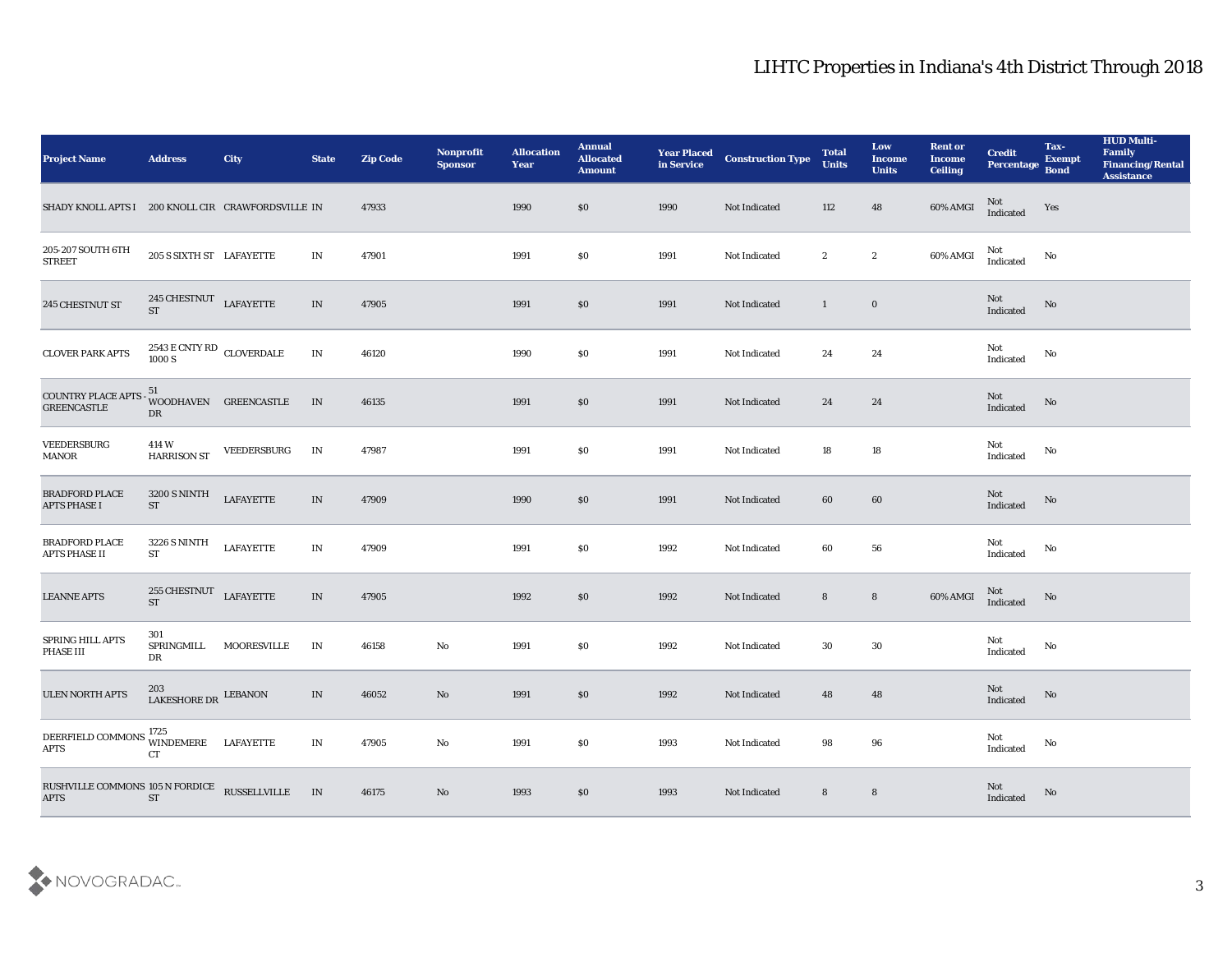| Project Name                                                        | <b>Address</b>                          | City              | <b>State</b>                      | <b>Zip Code</b> | Nonprofit<br><b>Sponsor</b> | <b>Allocation</b><br><b>Year</b> | <b>Annual</b><br><b>Allocated</b><br><b>Amount</b> | <b>Year Placed</b><br>in Service | <b>Construction Type</b> | <b>Total</b><br><b>Units</b> | Low<br><b>Income</b><br><b>Units</b> | <b>Rent or</b><br><b>Income</b><br><b>Ceiling</b> | <b>Credit</b><br>Percentage                 | Tax-<br><b>Exempt</b><br><b>Bond</b> | <b>HUD Multi-</b><br>Family<br><b>Financing/Rental</b><br><b>Assistance</b> |
|---------------------------------------------------------------------|-----------------------------------------|-------------------|-----------------------------------|-----------------|-----------------------------|----------------------------------|----------------------------------------------------|----------------------------------|--------------------------|------------------------------|--------------------------------------|---------------------------------------------------|---------------------------------------------|--------------------------------------|-----------------------------------------------------------------------------|
| BRADFORD RUN APTS                                                   | 3604<br>BRIARWICK DR KOKOMO             |                   | IN                                | 46902           | No                          | 1992                             | \$0                                                | 1994                             | Not Indicated            | 120                          | 120                                  |                                                   | Not<br>$\operatorname{Indicated}$           | No                                   |                                                                             |
| SHADY KNOLL APTS II 200 KNOLL CIR CRAWFORDSVILLE IN                 |                                         |                   |                                   | 47933           | No                          | 1993                             | \$0                                                | 1994                             | Not Indicated            | 48                           | 48                                   |                                                   | Not<br>Indicated                            | No                                   |                                                                             |
| 216-218 S 5TH ST                                                    | 216 S FIFTH ST LAFAYETTE                |                   | IN                                | 47901           | No                          | 1994                             | \$0                                                | 1995                             | <b>Not Indicated</b>     | $5\phantom{.0}$              | $5\phantom{.0}$                      |                                                   | <b>Both 30%</b><br>and 70%<br>present value | No                                   |                                                                             |
| <b>ASHLAND PLACE</b><br><b>SENIOR HOMES</b>                         | $122$ N IROQUOIS $_{\rm GOODLAND}$ $\,$ |                   | $\ensuremath{\text{IN}}$          | 47948           | $\mathbf{N}\mathbf{o}$      | 1994                             | \$0                                                | 1995                             | Not Indicated            | 24                           | 24                                   |                                                   | $30\,\%$ present $\,$ No value              |                                      |                                                                             |
| <b>CHASE CROSSING</b>                                               | 1800 SMITH ST LOGANSPORT                |                   | IN                                | 46947           | Yes                         | 1998                             | \$0                                                | 1998                             | Not Indicated            | 64                           | 64                                   |                                                   | $70\,\%$ present $\,$ No value              |                                      |                                                                             |
| AMBERWOOD PLACE I AMBERWOOD KOKOMO                                  | 2864<br>PL                              |                   | IN                                | 46901           |                             | 1998                             | \$0                                                | 1999                             | Not Indicated            | 112                          | 87                                   |                                                   | $70\,\%$ present $\,$ No value              |                                      |                                                                             |
| FRANKFORT PLACE<br>APTS                                             | 701 STONE<br><b>RIDGE DR</b>            | <b>FRANKFORT</b>  | IN                                | 46041           |                             | 1998                             | \$0                                                | 1999                             | Not Indicated            | 36                           | 36                                   |                                                   | $30\,\%$ present $\,$ No value              |                                      |                                                                             |
| KECHEL TOWER APTS 400 N ST                                          |                                         | <b>LOGANSPORT</b> | $\text{IN}{}$                     | 46947           |                             | 1998                             | $\$0$                                              | 1999                             | Not Indicated            | 23                           | 23                                   |                                                   | $30\,\%$ present $\,$ No value              |                                      |                                                                             |
| PEARL APTS                                                          | 600 S ST                                | <b>LAFAYETTE</b>  | $\mathbf{IN}$                     | 47901           |                             | 1998                             | \$0                                                | 1999                             | Not Indicated            | 29                           | 18                                   |                                                   | $70\,\%$ present $\,$ No value              |                                      |                                                                             |
| FULTON PLACE/ SLS<br><b>BUILDING</b>                                | 14 N THIRD ST LAFAYETTE                 |                   | IN                                | 47901           |                             | 1998                             | \$0                                                | 1999                             | Not Indicated            | 28                           | 18                                   | 60% AMGI                                          | Not<br>Indicated                            | No                                   |                                                                             |
| ATHENA CENTER APTS $^{201}_{\text{LEFFERSON ST}}$ CRAWFORDSVILLE IN |                                         |                   |                                   | 47933           |                             | 1997                             | \$0                                                | 1999                             | Not Indicated            | 72                           | 72                                   | 60% AMGI                                          | Not<br>Indicated                            | No                                   |                                                                             |
| <b>CANAL VIEW</b>                                                   | $423$ W MONROE $\,$ DELPHI ST           |                   | $\ensuremath{\text{\textbf{IN}}}$ | 46923           |                             | 2002                             | $\$0$                                              | 1999                             | Not Indicated            | $\mathbf{0}$                 | $\bf{0}$                             |                                                   | Not<br>Indicated                            | $\rm \bf No$                         |                                                                             |
| TALL OAKS                                                           | 306 BINFORD<br>$\operatorname{ST}$      | CRAWFORDSVILLE IN |                                   | 47933           |                             | 1999                             | $\$0$                                              | 1999                             | Not Indicated            | $\bf{0}$                     | $\bf{0}$                             |                                                   | Not<br>Indicated                            | $\rm\thinspace No$                   |                                                                             |

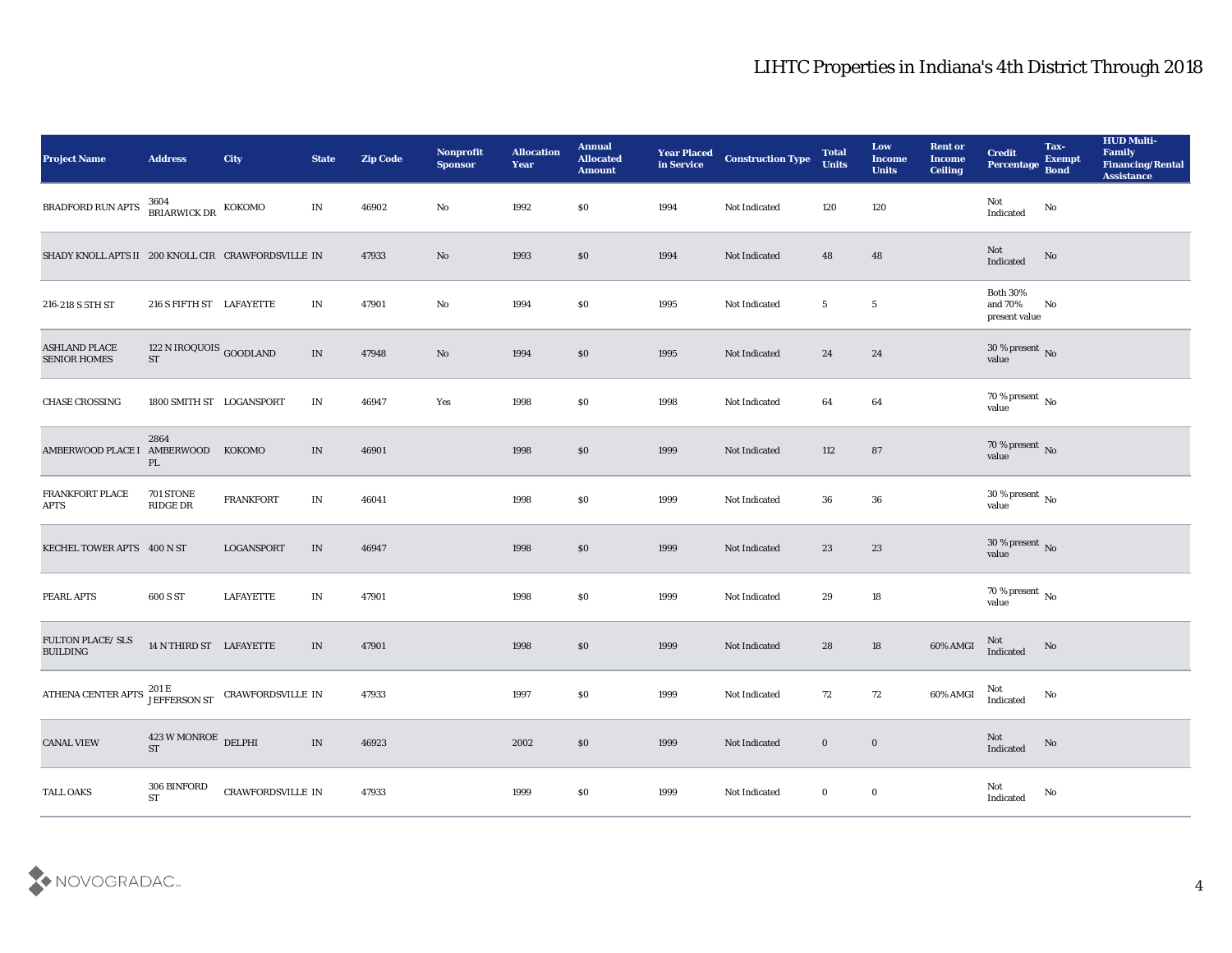| <b>Project Name</b>                                              | <b>Address</b>                                 | City                            | <b>State</b>                    | <b>Zip Code</b> | Nonprofit<br><b>Sponsor</b> | <b>Allocation</b><br>Year | <b>Annual</b><br><b>Allocated</b><br><b>Amount</b> | <b>Year Placed</b><br>in Service | <b>Construction Type</b> | <b>Total</b><br><b>Units</b> | Low<br><b>Income</b><br><b>Units</b> | <b>Rent or</b><br><b>Income</b><br><b>Ceiling</b> | <b>Credit</b><br>Percentage     | Tax-<br><b>Exempt</b><br><b>Bond</b> | <b>HUD Multi-</b><br>Family<br><b>Financing/Rental</b><br><b>Assistance</b> |
|------------------------------------------------------------------|------------------------------------------------|---------------------------------|---------------------------------|-----------------|-----------------------------|---------------------------|----------------------------------------------------|----------------------------------|--------------------------|------------------------------|--------------------------------------|---------------------------------------------------|---------------------------------|--------------------------------------|-----------------------------------------------------------------------------|
| BROWNSBURG POINTE 150 BEAUMONT BROWNSBURG                        | CIR                                            |                                 | IN                              | 46112           | $\mathbf{N}\mathbf{o}$      | 1999                      | $\$0$                                              | 2001                             | Not Indicated            | 80                           | 64                                   |                                                   | $70\,\%$ present $\,$ No value  |                                      |                                                                             |
| CANTERBURY HOUSE 1101 FOXWOOD MONTICELLO<br>APTS - MONTICELLO CT |                                                |                                 | $\ensuremath{\text{IN}}$        | 47960           | No                          | 1999                      | \$0                                                | 2001                             | Not Indicated            | 60                           | 60                                   | 60% AMGI                                          | $70\,\%$ present $\,$ No value  |                                      |                                                                             |
| SHADY KNOLL APTS III 200 KNOLL CIR CRAWFORDSVILLE IN             |                                                |                                 |                                 | 47933           | No                          | 1996                      | \$0                                                | 1995                             | Not Indicated            | 48                           | 48                                   |                                                   | $30\,\%$ present $\,$ Yes value |                                      |                                                                             |
| WADE & WESSON APTS 1740 SALEM ST LAFAYETTE                       |                                                |                                 | IN                              | 47904           | No                          | 1993                      | \$0                                                | 1995                             | Not Indicated            | 30                           | 30                                   |                                                   | $70\,\%$ present $\,$ No value  |                                      |                                                                             |
| <b>AUTUMN TRACE APTS 800 HARVEST</b><br>$\rm II$                 | ${\rm DR}$                                     | кокомо                          | IN                              | 46901           | $\mathbf{N}\mathbf{o}$      | 1996                      | $\$0$                                              | 1996                             | Not Indicated            | 64                           | 32                                   |                                                   | $30\,\%$ present $\,$ Yes value |                                      |                                                                             |
| CANTERBURY HOUSE 3405 LINDSAY<br><b>APTS - LOGANSPORT</b>        | DR                                             | <b>LOGANSPORT</b>               | $\mathbf{IN}$                   | 46947           | $\mathbf{No}$               | 1995                      | \$0                                                | 1996                             | Not Indicated            | 48                           | 48                                   |                                                   | $70\,\%$ present $\,$ No value  |                                      |                                                                             |
| DANVILLE AVENUE<br><b>APTS</b>                                   | AVE                                            | 1405 DANVILLE CRAWFORDSVILLE IN |                                 | 47933           | $\mathbf{N}\mathbf{o}$      | 1994                      | $\$0$                                              | 1996                             | Not Indicated            | 12                           | 12                                   |                                                   | $70\,\%$ present $\,$ No value  |                                      |                                                                             |
| <b>ENTERPRISE APTS</b>                                           | 1015 MAIN ST                                   | <b>LAFAYETTE</b>                | IN                              | 47901           | $\mathbf{No}$               | 1994                      | \$0                                                | 1996                             | Not Indicated            | 10                           | 10                                   |                                                   | $70\,\%$ present $\,$ No value  |                                      |                                                                             |
| JEFFERSON CROSSING.                                              | $800$ N DIXON $\rm \dot{R}D$                   | KOKOMO                          | IN                              | 46901           | Yes                         | 1994                      | $\$0$                                              | 1996                             | Not Indicated            | 70                           | 70                                   |                                                   | $70\,\%$ present $\,$ No value  |                                      |                                                                             |
| MEADOW HEIGHTS APT 104 BROWN ST WILLIAMSPORT                     |                                                |                                 | IN                              | 47993           | No                          | 1994                      | \$0                                                | 1996                             | Not Indicated            | 26                           | 26                                   |                                                   | $30\,\%$ present $\,$ No value  |                                      |                                                                             |
| <b>MEADOWOOD APTS</b>                                            | 841 KANNAL CT RENSSELAER                       |                                 | IN                              | 47978           | No                          | 1995                      | \$0\$                                              | 1996                             | Not Indicated            | 64                           | 64                                   |                                                   | $70\,\%$ present $\,$ No value  |                                      |                                                                             |
| MEMORY HALL<br><b>LEBANON SENIOR</b><br><b>APTS</b>              | $315$ N LEBANON $\,$ LEBANON $\,$<br><b>ST</b> |                                 | $\mathbf{IN}$                   | 46052           | $\mathbf {No}$              | 1994                      | $\$0$                                              | 1996                             | Not Indicated            | 58                           | ${\bf 58}$                           |                                                   | $70\,\%$ present $\,$ No value  |                                      |                                                                             |
| BEND IN THE WOODS ESTATES                                        | 1701 SMITH ST LOGANSPORT                       |                                 | $\ensuremath{\text{IN}}\xspace$ | 46947           | $\mathbf{Yes}$              | 1995                      | $\$0$                                              | 1996                             | Not Indicated            | 48                           | 48                                   |                                                   | $70\,\%$ present $\,$ Yes value |                                      |                                                                             |

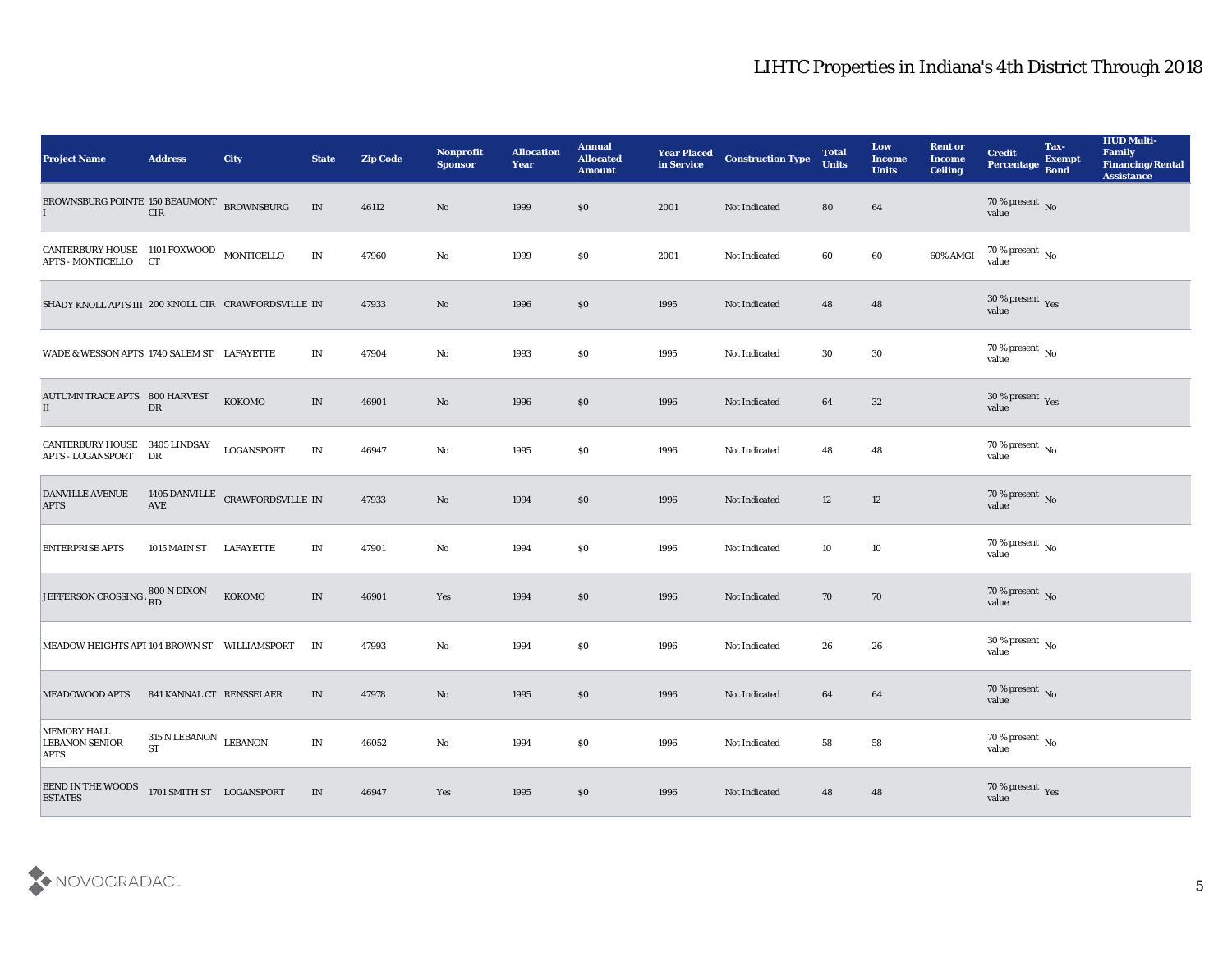| <b>Project Name</b>                                              | <b>Address</b>                         | <b>City</b>        | <b>State</b>                    | <b>Zip Code</b> | Nonprofit<br><b>Sponsor</b> | <b>Allocation</b><br><b>Year</b> | <b>Annual</b><br><b>Allocated</b><br><b>Amount</b> | <b>Year Placed<br/>in Service</b> | <b>Construction Type</b> | <b>Total</b><br><b>Units</b> | Low<br>Income<br><b>Units</b> | <b>Rent or</b><br><b>Income</b><br><b>Ceiling</b> | <b>Credit</b><br>Percentage Bond            | Tax-<br><b>Exempt</b> | <b>HUD Multi-</b><br>Family<br><b>Financing/Rental</b><br><b>Assistance</b> |
|------------------------------------------------------------------|----------------------------------------|--------------------|---------------------------------|-----------------|-----------------------------|----------------------------------|----------------------------------------------------|-----------------------------------|--------------------------|------------------------------|-------------------------------|---------------------------------------------------|---------------------------------------------|-----------------------|-----------------------------------------------------------------------------|
| ABBEY MARIE ONE                                                  | 350 STATE RD<br>$25~\mathrm{W}$        | <b>LAFAYETTE</b>   | IN                              | 47909           |                             | 1996                             | \$0                                                | 1996                              | Not Indicated            | 45                           | 45                            | 60% AMGI                                          | Not<br>Indicated                            | No                    |                                                                             |
| <b>GLADDEN FARMS APTS 311 COUNTRY</b>                            | ${\rm LN}$                             | <b>PLAINFIELD</b>  | IN                              | 46168           | No                          | 1994                             | \$0                                                | 1996                              | Not Indicated            | 140                          | 140                           |                                                   | $70\,\%$ present $\,$ No value              |                       |                                                                             |
| <b>NDC RENTALS</b>                                               | 1119 FERRY ST LAFAYETTE                |                    | IN                              | 47901           | Yes                         | 1994                             | \$0                                                | 1996                              | Not Indicated            | 50                           | 50                            |                                                   | <b>Both 30%</b><br>and 70%<br>present value | No                    |                                                                             |
| <b>TOWNE VIEW APTS</b>                                           | 5 CROSBY RD                            | <b>MOORESVILLE</b> | IN                              | 46158           | No                          | 1995                             | \$0                                                | 1996                              | Not Indicated            | 88                           | 88                            |                                                   | $70\,\%$ present $\,$ No value              |                       |                                                                             |
| <b>CANTERBURY HOUSE 701 STONE</b><br>APTS (SPRINGBROOK) RIDGE DR |                                        | <b>FRANKFORT</b>   | IN                              | 46041           | $\mathbf{N}\mathbf{o}$      | 1997                             | \$0                                                | 1997                              | Not Indicated            | 64                           | 64                            |                                                   | $70\,\%$ present $\,$ No value              |                       |                                                                             |
| <b>GLADDEN FARMS APTS 311 COUNTRY</b><br>$\vert$ II              | ${\rm LN}$                             | PLAINFIELD         | IN                              | 46168           |                             | 1996                             | \$0                                                | 1997                              | Not Indicated            | 80                           | 80                            |                                                   | Not<br>Indicated                            | No                    |                                                                             |
| <b>RIDGEWOOD APTS</b>                                            | 502 1/2 N MAIN CLOVERDALE<br><b>ST</b> |                    | IN                              | 46120           | No                          | 1996                             | \$0                                                | 1997                              | Not Indicated            | 18                           | 18                            |                                                   | $30\,\%$ present $\,$ No value              |                       |                                                                             |
| <b>LAHR APTS</b>                                                 | 109 N FIFTH ST LAFAYETTE               |                    | IN                              | 47901           |                             | 1996                             | \$0                                                | 1998                              | Not Indicated            | 74                           | 56                            | 60% AMGI                                          | Not<br>Indicated                            | No                    |                                                                             |
| <b>SUMMERSET APTS</b><br><b>PHASE I</b>                          | 393 W 300 N                            | KOKOMO             | $\mathbf{IN}$                   | 46901           |                             | 1996                             | \$0                                                | 1998                              | Not Indicated            | 40                           | 40                            |                                                   | Not<br>Indicated                            | No                    |                                                                             |
| MADISON COTTAGES<br>OF RENSSELAER I                              | 1645 N MCCADE RENSSELAER<br><b>ST</b>  |                    | $\ensuremath{\text{IN}}\xspace$ | 47978           | $\mathbf{N}\mathbf{o}$      | 1999                             | \$0                                                | 2001                              | Not Indicated            | 38                           | 28                            |                                                   | $70\,\%$ present $\,$ No value              |                       |                                                                             |
| AMBERWOOD PLACE II AMBERWOOD KOKOMO                              | 2864<br>PL                             |                    | IN                              | 46901           |                             | 2001                             | \$0                                                | 2002                              | Not Indicated            | 40                           | 40                            |                                                   | $70\,\%$ present $\,$ No value              |                       |                                                                             |
| <b>FOWLER MADISON</b><br><b>COTTAGES</b>                         | 1106 S SHAWN<br>RA NAE DR              | <b>FOWLER</b>      | $\ensuremath{\text{IN}}\xspace$ | 47944           |                             | 2002                             | $\$0$                                              | 2002                              | Not Indicated            | $\bf{61}$                    | 44                            | 60% AMGI                                          | Not<br>Indicated                            | No                    |                                                                             |
| <b>SUMMERSET APTS</b><br><b>PHASE II</b>                         | 393 W 300 N                            | KOKOMO             | IN                              | 46901           |                             | 2002                             | \$0                                                | 2002                              | Not Indicated            | 40                           | $39\,$                        | 60% AMGI                                          | Not<br>Indicated                            | $\rm\thinspace No$    |                                                                             |

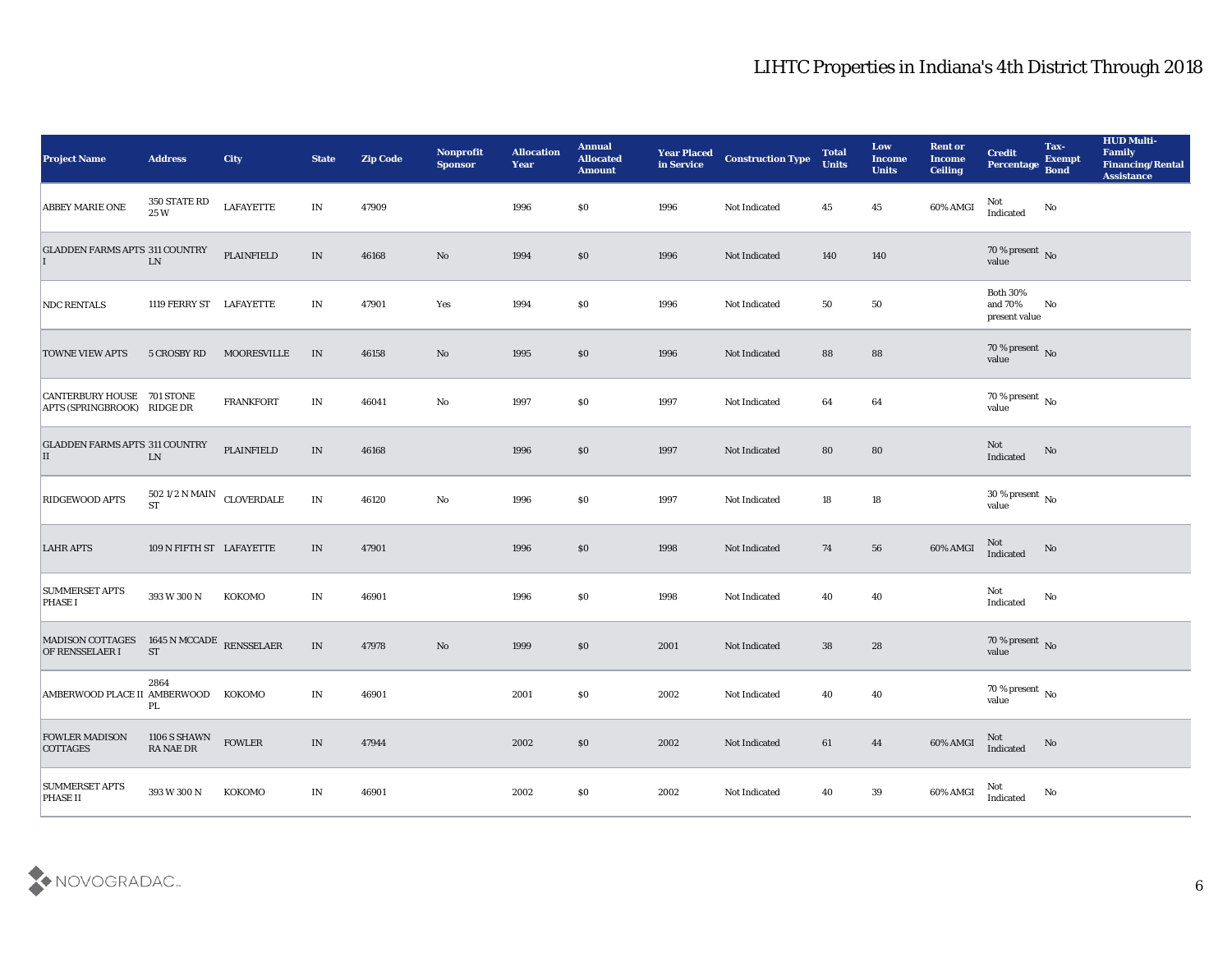| <b>Project Name</b>                                       | <b>Address</b>                        | City                | <b>State</b> | <b>Zip Code</b> | Nonprofit<br><b>Sponsor</b> | <b>Allocation</b><br><b>Year</b> | <b>Annual</b><br><b>Allocated</b><br><b>Amount</b> | <b>Year Placed</b><br>in Service | <b>Construction Type</b> | <b>Total</b><br><b>Units</b> | Low<br><b>Income</b><br><b>Units</b> | <b>Rent or</b><br><b>Income</b><br><b>Ceiling</b> | <b>Credit</b><br>Percentage        | Tax-<br><b>Exempt</b><br><b>Bond</b> | <b>HUD Multi-</b><br>Family<br><b>Financing/Rental</b><br><b>Assistance</b> |
|-----------------------------------------------------------|---------------------------------------|---------------------|--------------|-----------------|-----------------------------|----------------------------------|----------------------------------------------------|----------------------------------|--------------------------|------------------------------|--------------------------------------|---------------------------------------------------|------------------------------------|--------------------------------------|-----------------------------------------------------------------------------|
| BROWNSBURG POINTE 150 BEAUMONT BROWNSBURG<br>$\vert$ II   | $\rm CIR$                             |                     | $\;$ IN      | 46112           | No                          | 2002                             | \$0                                                | 2003                             | Not Indicated            | 80                           | 71                                   |                                                   | Not<br>Indicated                   | No                                   |                                                                             |
| MADISON COTTAGES<br>OF RENSSELAER II                      | 1645 N MCCADE RENSSELAER<br><b>ST</b> |                     | IN           | 47978           | Yes                         | 2001                             | $\$0$                                              | 2003                             | Not Indicated            | 33                           | 27                                   |                                                   | Not<br>Indicated                   | No                                   |                                                                             |
| <b>HISTORIC JEFF</b><br><b>CENTRE</b>                     | 619 N NINTH ST LAFAYETTE              |                     | IN           | 47904           |                             | 2003                             | \$0                                                | 2004                             | Not Indicated            | 74                           | 70                                   | 60% AMGI                                          | Not<br>Indicated                   | No                                   |                                                                             |
| KOKOMO MANOR APTS 510 ELK DR                              |                                       | KOKOMO              | IN           | 46902           |                             | 2005                             | \$0                                                | 2005                             | Not Indicated            | 130                          | 130                                  |                                                   | Not<br>$\operatorname{Indicated}$  | No                                   |                                                                             |
| <b>PILLARS</b>                                            | 412 PILLARS PL KOKOMO                 |                     | IN           | 46902           | No                          | 2003                             | \$0                                                | 2005                             | Not Indicated            | 25                           | 25                                   |                                                   | Not<br>Indicated                   | No                                   |                                                                             |
| <b>PRESERVE OF AVON</b>                                   | <b>563 W EDGE</b><br>TRAIL            | AVON                | IN           | 46123           |                             | 2006                             | $\$0$                                              | 2006                             | Not Indicated            | 128                          | 113                                  | 60% AMGI                                          | Not<br>Indicated                   | No                                   |                                                                             |
| <b>DANBURY POINTE II</b>                                  | <b>46 DANBURY CT DANVILLE</b>         |                     | IN           | 46122           | No                          | 2006                             | \$0                                                | 2006                             | Not Indicated            | 24                           | 24                                   |                                                   | Not<br>Indicated                   | No                                   |                                                                             |
| CANTERBURY HOUSE 515 DOGWOOD<br><b>APTS - LEBANON</b>     | DR                                    | <b>LEBANON</b>      | IN           | 46052           |                             | 2004                             | \$0                                                | 2006                             | Not Indicated            | 166                          | 139                                  |                                                   | Not<br>Indicated                   | No                                   |                                                                             |
| WATER TOWER PLACE 7201 W 200 N                            |                                       | DELPHI              | IN           | 46923           |                             | 2006                             | \$0                                                | 2007                             | Not Indicated            | 32                           | 30                                   |                                                   | Not<br>Indicated                   | No                                   |                                                                             |
| <b>CHAPELGATE PARK</b><br><b>APTS</b>                     | 3151 CHAPEL<br><b>GATE WAY</b>        | WEST LAFAYETTE IN   |              | 47906           |                             | 2008                             | \$897,739                                          | 2009                             | <b>New Construction</b>  | 80                           | 80                                   | 60% AMGI                                          | 70 % present $\,$ No $\,$<br>value |                                      |                                                                             |
| BRADFORD PARK APTS FOX DR                                 | 10941 BRIGHT                          | <b>INDIANAPOLIS</b> | IN           | 46234           |                             | 2009                             | \$1,132,109                                        | 2010                             | <b>New Construction</b>  | 81                           | 81                                   | <b>50% AMGI</b>                                   | Not<br>Indicated                   | No                                   |                                                                             |
| <b>EAST MAIN APTS</b>                                     | 3212 E MAIN ST DANVILLE               |                     | IN           | 46122           |                             | 2008                             | \$1,038,957                                        | 2010                             | New Construction         | 80                           | 80                                   | 60% AMGI                                          | Not<br>Indicated                   | No                                   |                                                                             |
| BROADSTONE POINTE 8121 MCLAVERY BROWNSBURG<br><b>APTS</b> | WAY                                   |                     | IN           | 46112           |                             | 2009                             | \$800,000                                          | 2011                             | New Construction         | 76                           | 76                                   | 50% AMGI                                          | Not<br>Indicated                   | No                                   |                                                                             |

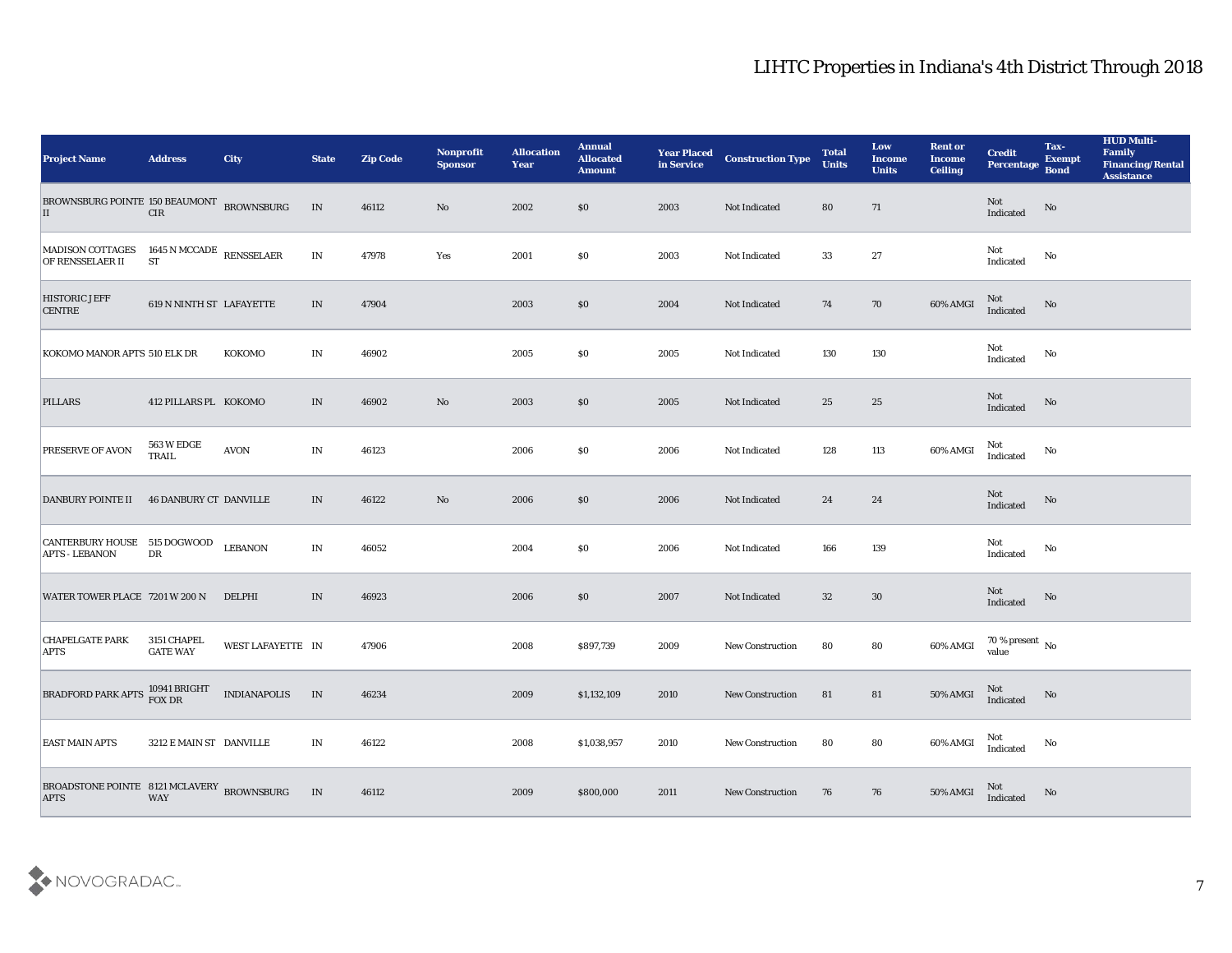| <b>Project Name</b>                                       | <b>Address</b>                                       | City                                                      | <b>State</b>                    | <b>Zip Code</b> | Nonprofit<br><b>Sponsor</b> | <b>Allocation</b><br><b>Year</b> | <b>Annual</b><br><b>Allocated</b><br><b>Amount</b> | <b>Year Placed</b><br>in Service | <b>Construction Type</b>              | <b>Total</b><br><b>Units</b> | Low<br><b>Income</b><br><b>Units</b> | <b>Rent or</b><br><b>Income</b><br><b>Ceiling</b> | <b>Credit</b><br>Percentage Bond            | Tax-<br><b>Exempt</b> | <b>HUD Multi-</b><br>Family<br><b>Financing/Rental</b><br><b>Assistance</b> |
|-----------------------------------------------------------|------------------------------------------------------|-----------------------------------------------------------|---------------------------------|-----------------|-----------------------------|----------------------------------|----------------------------------------------------|----------------------------------|---------------------------------------|------------------------------|--------------------------------------|---------------------------------------------------|---------------------------------------------|-----------------------|-----------------------------------------------------------------------------|
| <b>CHAPELGATE PARK</b><br><b>SENIOR APTS</b>              | 3050 CHAPEL<br><b>GATE WAY</b>                       | WEST LAFAYETTE IN                                         |                                 | 47906           |                             | 2010                             | \$602,424                                          | 2011                             | <b>New Construction</b>               | 35                           | 35                                   | 50% AMGI                                          | Not<br>Indicated                            | No                    |                                                                             |
| <b>MILLSTONE APTS</b>                                     |                                                      | $801\,\rm MLLSTONE$ ${\tt GREENCASTLE}$ ${\tt PONTE\,DR}$ | IN                              | 46135           |                             | 2009                             | \$150,000                                          | 2011                             | <b>New Construction</b>               | 31                           | 31                                   | 50% AMGI                                          | Not<br>Indicated                            | No                    |                                                                             |
| <b>AVON SENIOR I</b>                                      | 1055 BANHAM<br><b>CT</b>                             | <b>AVON</b>                                               | IN                              | 46123           | No                          | 2010                             | \$2,830,957                                        | 2012                             | <b>New Construction</b>               | 94                           | 94                                   | 60% AMGI                                          | Not<br>Indicated                            | No                    | Yes                                                                         |
| <b>CHATHAM SQUARE</b>                                     | $3619$ CHAMPLAIN ST LAFAYETTE                        |                                                           | $\ensuremath{\text{IN}}\xspace$ | 47905           | No                          | 2010                             | \$1,207,798                                        | 2012                             | <b>New Construction</b>               | 89                           | 89                                   | 60% AMGI                                          | Not<br>Indicated                            | No                    | Yes                                                                         |
| <b>COMMONS AT WYNNE 8144 REDROCK</b><br><b>FARMS APTS</b> | $\mathop{\mathrm{RD}}\nolimits\mathop{\mathrm{E}}$   | <b>BROWNSBURG</b>                                         | IN                              | 46112           | No                          | 2010                             | \$800,000                                          | 2012                             | <b>New Construction</b>               | 70                           | 70                                   | 60% AMGI                                          | Not<br>Indicated                            | No                    | Yes                                                                         |
| <b>LEBANON POINTE</b>                                     | 721 CROWN<br>POINTE DR                               | <b>LEBANON</b>                                            | IN                              | 46052           | No                          | 2010                             | \$1,572,730                                        | 2012                             | <b>New Construction</b>               | 62                           | 62                                   | 60% AMGI                                          | Not<br>Indicated                            | No                    | Yes                                                                         |
| <b>CROSSWINDS AT</b><br><b>TRADITION LANE</b>             | 1761 SAWGRASS $\,$ DANVILLE<br><b>LN</b>             |                                                           | IN                              | 46122           |                             | 2012                             | \$1,033,918                                        | 2013                             | <b>New Construction</b>               | 80                           | 80                                   |                                                   | Not<br>Indicated                            | No                    | Yes                                                                         |
| WATER TOWER PLACE 1495 N<br>AT KINGSTON SQUARE WEBSTER ST |                                                      | KOKOMO                                                    | IN                              | 46901           | No                          | 2011                             | \$886,551                                          | 2013                             | <b>New Construction</b>               | 68                           | 68                                   |                                                   | $70\,\%$ present $\,$ No value              |                       | Yes                                                                         |
| <b>COPPER GATE APTS</b>                                   | 3140<br>COPPERGATE<br>DR                             | LAFAYETTE                                                 | IN                              | 47909           | No                          | 2013                             | \$391,928                                          | 2014                             | <b>New Construction</b>               | 12                           | 12                                   | 60% AMGI                                          | $30\,\%$ present $\,$ Yes value             |                       | Yes                                                                         |
| <b>MILLER ASBURY</b><br><b>APARTMENTS</b>                 | 522 ANDERSON<br><b>ST</b>                            | <b>GREENCASTLE</b>                                        | IN                              | 46135           |                             | 2014                             | \$681,399                                          | 2015                             | Acquisition and Rehab 30              |                              | 30                                   |                                                   | <b>Both 30%</b><br>and 70%<br>present value | No                    | Yes                                                                         |
| <b>WESLEY MANOR</b><br><b>SOUTHSIDE</b>                   | 1007<br>$\mbox{ALHAMBRA}$ AVE $\mbox{FRANKFORT}$     |                                                           | $\mathbf{IN}$                   | 46041           |                             | 2015                             | \$714,853                                          | 2016                             | Both New Construction 50<br>and $A/R$ |                              | 50                                   | 60% AMGI                                          | Not<br>Indicated                            | No                    | Yes                                                                         |
| <b>APPERSON WAY</b><br><b>APARTMENTS</b>                  | $600\,\mathrm{N}$<br>APPERSON WAY KOKOMO             |                                                           | $\ensuremath{\text{IN}}\xspace$ | 46901           |                             | 2015                             | \$932,001                                          | 2017                             | <b>New Construction</b>               | 69                           | 69                                   | 60% AMGI                                          | Not<br>Indicated                            |                       | Yes                                                                         |
| <b>CASS PLAZA</b><br><b>APARTMENTS</b>                    | $300$ CASS PLAZA $_{\rm LOGANSPORT}$<br><b>DRIVE</b> |                                                           | $\ensuremath{\text{IN}}$        | 46947           |                             | 2017                             | \$3,400,000                                        | 2018                             | Not Indicated                         | 82                           | ${\bf 82}$                           |                                                   | 30 % present<br>value                       |                       | Yes                                                                         |